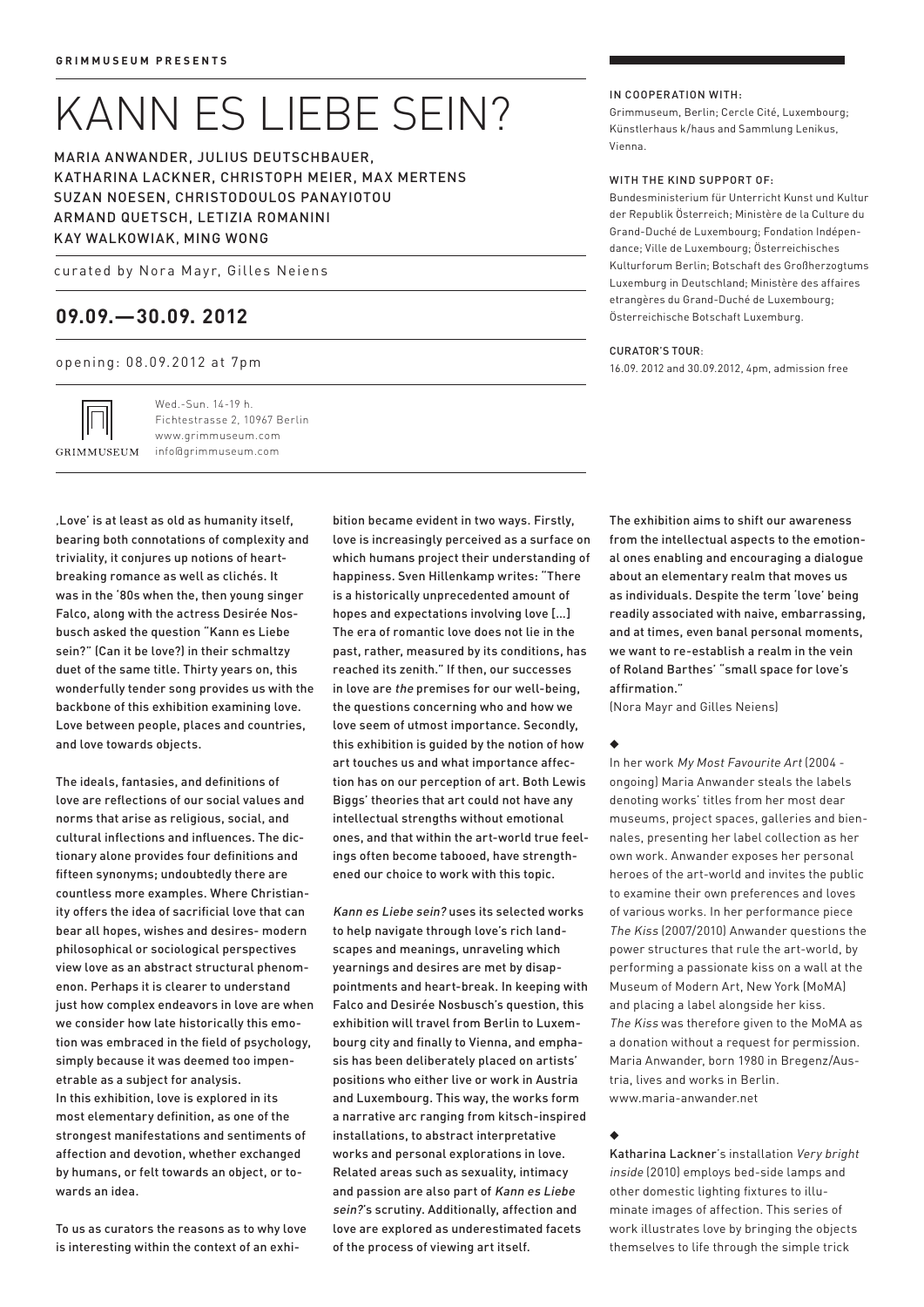of imbuing them with human characteristics or actions. Lackner offers a slightly more distanced approach towards love in her video work I am able to express myself in unique ways (2009) by analysing the phenomenon of online-dating sites. In a close-up, the artist offers viewers her answers to a questionnaire provided by an online-dating agency, without providing the viewers with the questions needed in order to decode the personal information given by the artist. Katharina Lackner, born 1981 in Austria, lives and works in Linz/Austria.

www.kathilackner.net

#### ◆

Christoph Meier's work converges arbitrary objects, material waste and forms with Minimalist sculptures, slick assemblages and installations. In using materials that are strongly marked by their own history, whether as presents, lucky finds, or by their previous functions, Meier's objects echo inter-personal connections. In his untitled work ohne Titel (Love) (2012) Meier unites two formally opposing objects into a new functioning 'couple'. As a metaphor for love, these abstract objects seem to explore impressions of relationships and their dynamics, choice of partners, and notions such as stability within these relations. Christoph Meier, born 1980 in Austria, lives and works in Vienna/ Austria. www.christophmeier.net

#### ◆

In the installation Affection (2012) Max Mertens entwines two chandeliers that begin to rotate as soon as a sensor detects any movement in its vicinity. The lit candles serve as symbols of lovers that approach each other unassertively, become increasingly entwined, and finally, devotedly, fully find their way towards each other. It is a homage to a playful, baroque, and celebratory spirit of love whose open-endedness brings us back to a kind of love-dance choreography, that results in a frivolously kitsch-inspired image of what it means to be in love.

Max Mertens, born 1982 in Luxembourg, lives and works in Luxembourg. www.mmertens.com

#### ◆

In the work Slow Dance Marathon (2005) Christodoulos Panayiotou reveals his editing process behind a video recording of a performance held in Thessaloniki (Greece) of the same title. The performers danced alternately to a romantic slow dance on one day and then one night accompanied by well-known love songs. According to Panayiotou, love is a constructed ideal, defined and exemplified by the sentimental music and exaggerated

images of the pop industry, which shows little interest in authentic interpersonal emotions. However, despite this, the mixture of image and sounds create an aesthetic undertow that seduces the viewer.

Christodoulos Panayiotou, born 1978 in Limassol/ Cyprus, lives and works in Limassol and Paris.

www.christodoulospanayiotou.com

#### ◆

For Kann es Liebe sein? the artist Armand Quetsch arranges a selection of personal photographs, creating the most personal statement on love within the exhibition. His works allow an emotive insight into his private collection of various forms in which love can be felt and expressed. Quetsch's definition of love describes the feeling of devotion as a primary force of motivation involved in our decision-making processes and life. Armand Quetsch, born 1980 in Luxembourg, lives and works in Luxembourg.

#### ◆

In her meticulously folded paper works created for the installation Mat der Nues beilaafen I Auf die Nase fallen (2009), Letizia Romanini made 1500 paper airplanes and throws each of these against the wall, after dipping their tips respectively in ink. Her actions seem to highlight the countless and seemingly endless motions of failure we struggle through in our love-related endeavours. Despite their nimble, airy flights, each plane is subject to the laws of gravity, and the limits that the wall sets.

Letizia Romanini, born 1980 in Esch Alzette/ Luxembourg, lives and works in Luxembourg. www.letiziaromanini.com

#### ◆

Kay Walkowiak's works resonate sexual imagery, such as his pale blue seductive piece Ich, Ich (me, me) (2008) which sits as a provocative juxtaposition of a sexually charged, yet inanimate object. The sculpture rejects notions of physicality and appears completely dysfunctional. This inconclusive sexuality also becomes visible in his photograph titled Room # 602 (2009) which embraces the bizarre and de-eroticised, ultimately leading to a void that excludes the physical and emotional aspects of lust, passion and attraction. Kay Walkowiak, born 1980 in Salzburg/ Austria, lives and works in Vienna/ Austria. www.walkowiak.artfolder.net

#### ◆

In his video work Lerne Deutsch mit Petra von Kant / Learn German with Petra von Kant (2007) artist Ming Wong re-enacts key moments from the film The Bitter Tears of Petra von Kant (1972) by Rainer Werner Fassbinder.

By concentrating on the love-sick fashion designer's gestures, especially using her monologue, Wong provides a new context for her utterances of despair and grief. With this work the artist rehearses going through the motions and emotions and articulating the words for situations that he believes he may encounter when he moves to Berlin as a post-35-year-old, single, gay, ethnic-minority midcareer artist - i.e. feeling bitter, desperate, or washed up. Wong reminds us of the powers behind the destructive interplay between love and hate, a sacrificial and injurious love. Ming Wong, born 1971 in Singapore, lives and works in Berlin and Singapore. www.mingwong.org

#### PROGRAM

The Opening Talk Performance by Suzan Noesen Saturday, 08.09.2012, 8 PM, Free entry

Suzan Noesen's performance The Opening Talk will take place as a set of interactions between the museum space, the audience, and the various exhibited works. In this way, Noesen makes her audience her subjects and asks them to change their position within the space in order to enhance the public's experience of the selected works, not merely through a passive gaze but through active participation. This will be followed by the opportunity to discuss and exchange our own meanings and expectations of love. Suzan Noesen, born 1985 in Luxembourg, lives and works Berlin and Luxembourg.

#### Zwischen allen Stühlen der Liebseligkeit Performance by Julius Deutschbauer Wednesday, 12.09.2012, 8 PM, Free entry

For the exhibition Kann es Liebe sein? Julius Deutschbauer will perform the piece 'Zwischen allen Stühlen der Liebseligkeit' (Between all chairs of lovingness). The work takes the form of an exercise for the viewers to partake in- initiating reflections on what love might be. Regarding the content of the work, Deutschbauer does not protect anyone from anything: he openly involves and discusses topics, without shielding his audience or himself. Deutschbauer examines existing definitions of love in literature, politics and religion by creating a dialogue about one's own beliefs in and around love. The readings will be in German only.

Julius Deutschbauer, born 1961 in Klagenfurt/Austria, lives and works in Vienna/ Austria.

www.bibliothek-ungelesener-buecher.com